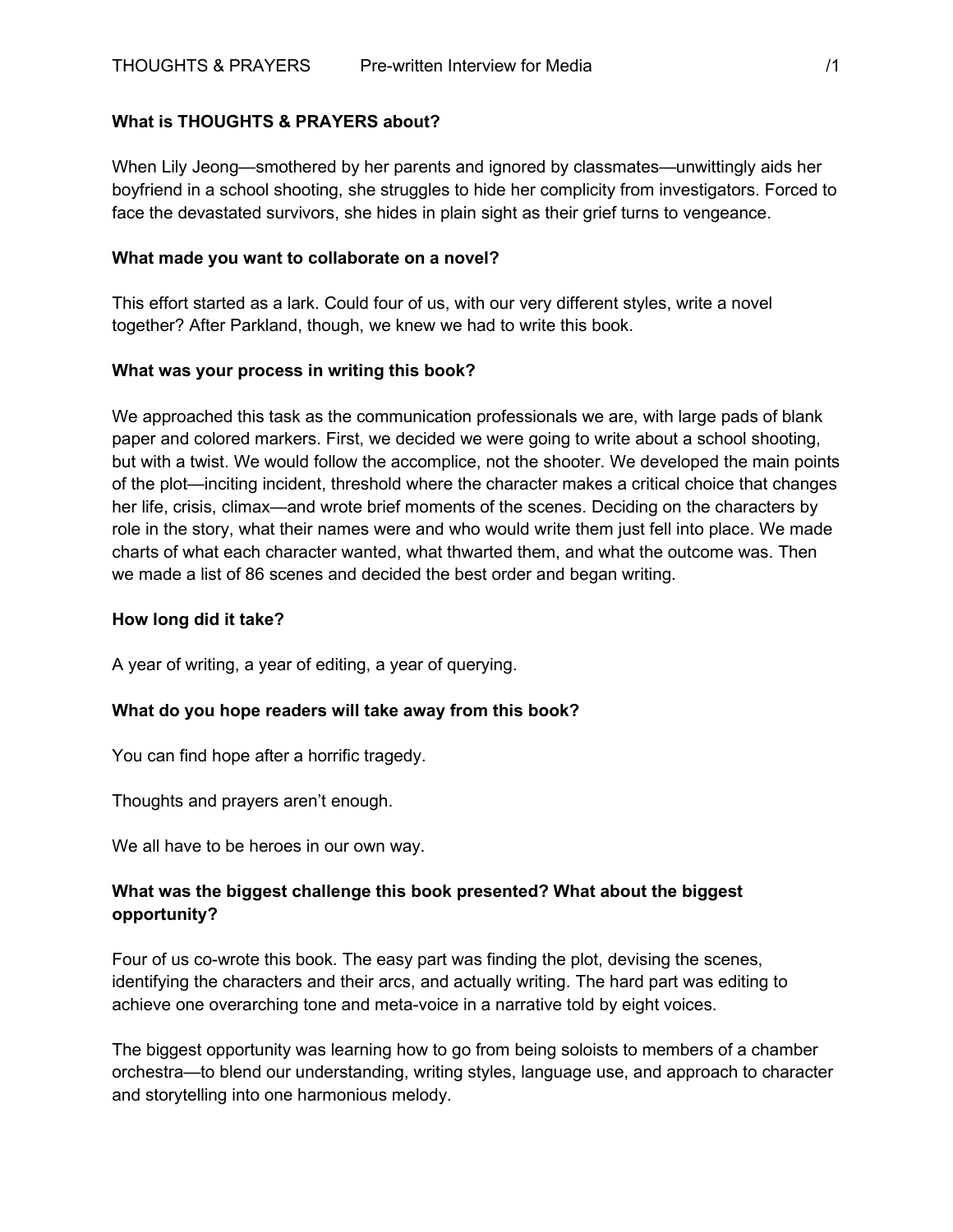## **Was there anything new you discovered, or surprised you, as you wrote this book?**

The gun show loophole. It astonished us and our publisher that it is legal for unlicensed individuals to sell guns to unlicensed buyers without any limitations or record keeping in 33 states in the US.

On the writing side, we discovered that unexpected humor even in tragic, tense situations leavens the narrative and can make a character endearing.

# **Without spoilers, are there any genre conventions you wanted to upend or challenge with this book?**

Although we didn't set out to upend any genre conventions, magical realism crept into the story as naturally as a cat curling up in your lap. We didn't even question it.

# **What can you tell us about your book that we won't find in the jacket copy or the PR material?**

Our schools are under siege. Every day our children need to worry about whether their sisters and friends will be shot along with remembering to bring their dirty gym clothes home to be washed. Teachers and administrators and their families don't know if they'll come home after work. It takes enormous courage to keep going back into the building day after day. This sense of their terror and bravery is in every word we wrote.

#### **What authors or books have influenced your career as a writer, and why?**

Dan Brown, Lisa Gardner, Paula Hawkins, PD James for their deployment of suspense, emotional development, and damn good stories; in literary fiction Ann Patchett, Toni Morrison and Joyce Carol Oates for narrative voice, and (in sci fi) Ursula Le Guin. The overarching answer to why is simple: plot, character, pacing, setting, tone, style, rhythm, language, description, passion, intention.

#### **What was the most challenging part of the co-authoring relationship?**

Agreeing on edits and not killing each other.

# **Understanding the different backgrounds of the characters, why was diversity so important in this story?**

We wanted the story to reflect the students in a normal American high school.

#### **Did you worry about cultural appropriation?**